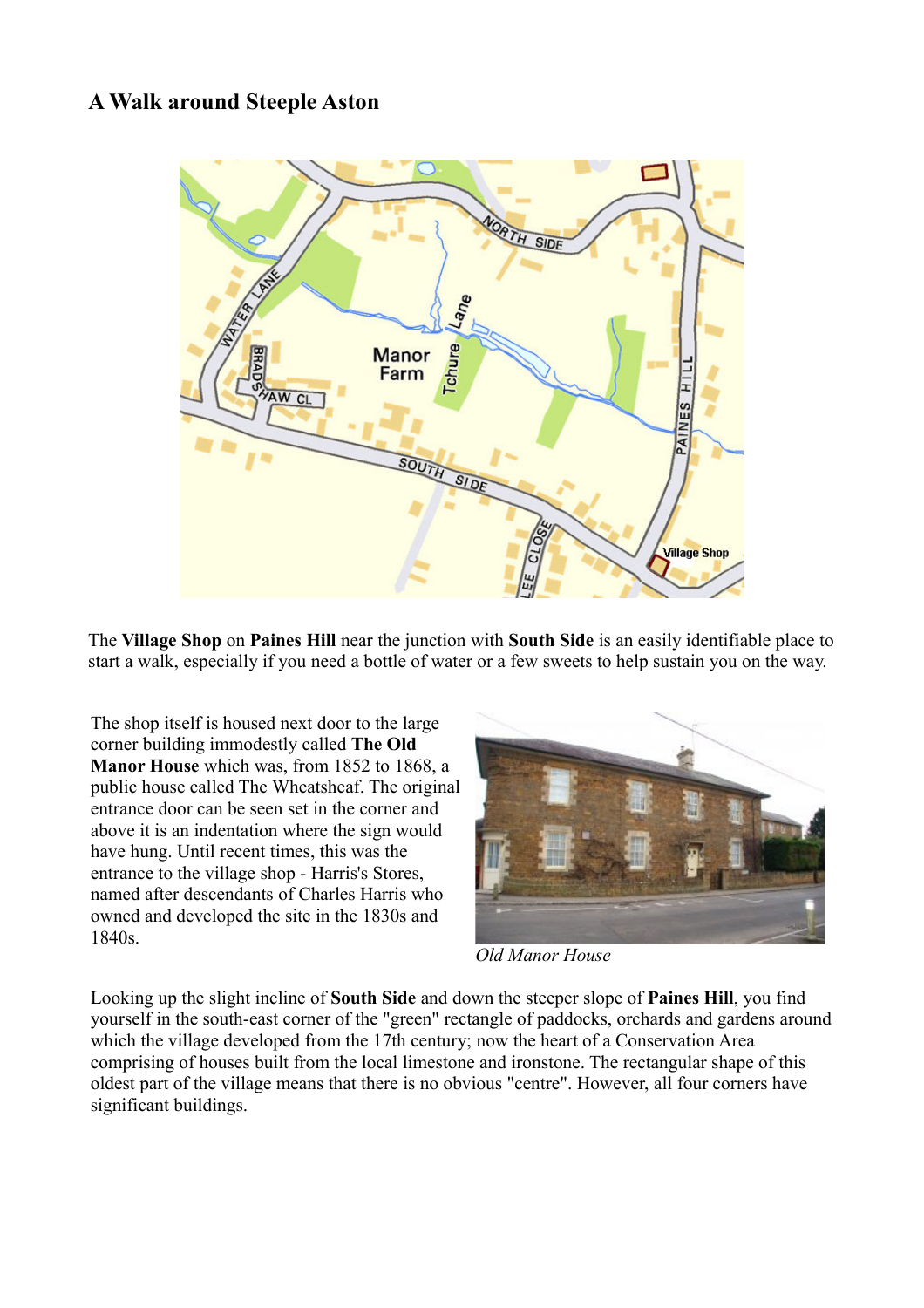To the left, the aptly named **Paines Hill View** forms one corner of **Harrisville**, originally a lane of densely-packed houses built in the 1840s to accommodate farm labourers. Only **Four Winds**, remains – previously a pair of dwellings. Moving westwards, along **South Side**, we come to **Whitsun House**, one of a small number of houses built of brick and initially one of a pair, the other having fallen derelict. Opposite is **Bladebone Hall**, once known as Town House. The round-headed window and door on the frontage are indicative of the late 18th century.



*Four Winds*

A few steps further on is the newer **Walton House**. This was built on the site of (and named after) Walton's butchers shop which was there, selling prize-winning sausages, until 1998. The Waltons are a family of long-standing in the village with a proud history in the trade.



*Walton House*

**St. Peter's Cottage**, which comes next, was originally two cottages. The bordered sash windows and decorative combination of iron and limestone contribute to its attractive early 19th century design. On the other side of the road there are two newer houses before **Compass Cottage**, a 19th century building with earlier sections and incorporating an 18th century barn.

Next door is a converted Methodist church, **Chapel Hill**. The stone plaque outside reveals its 1851 origins. The location of its previously tall windows can just be discerned.



*Chapel Hill*

**Jubilee Close**, built in 1964, runs up the hill to the left and opposite is the entrance to **The Old Malthouse** and next door **Acacia Cottage**. Both residences illustrate the changes the village has undergone in moving on from its agricultural past. Part of the original malt house exists behind the later frontage of the present house. Similarly, at the rear of Acacia Cottage, several old agricultural barns have been adapted for residential use. The single-storey building at the west end of Acacia Cottage was once the village reading room. As a general rule, buildings originally constructed for agricultural or industrial use run down the slope whilst most homes are built along the road and across the slope. Note the attractive display of Victorian tiles in the doorway of **Jacob's Croft**, previously called The Bungalow but recently renovated and renamed after Jacob Watson who, at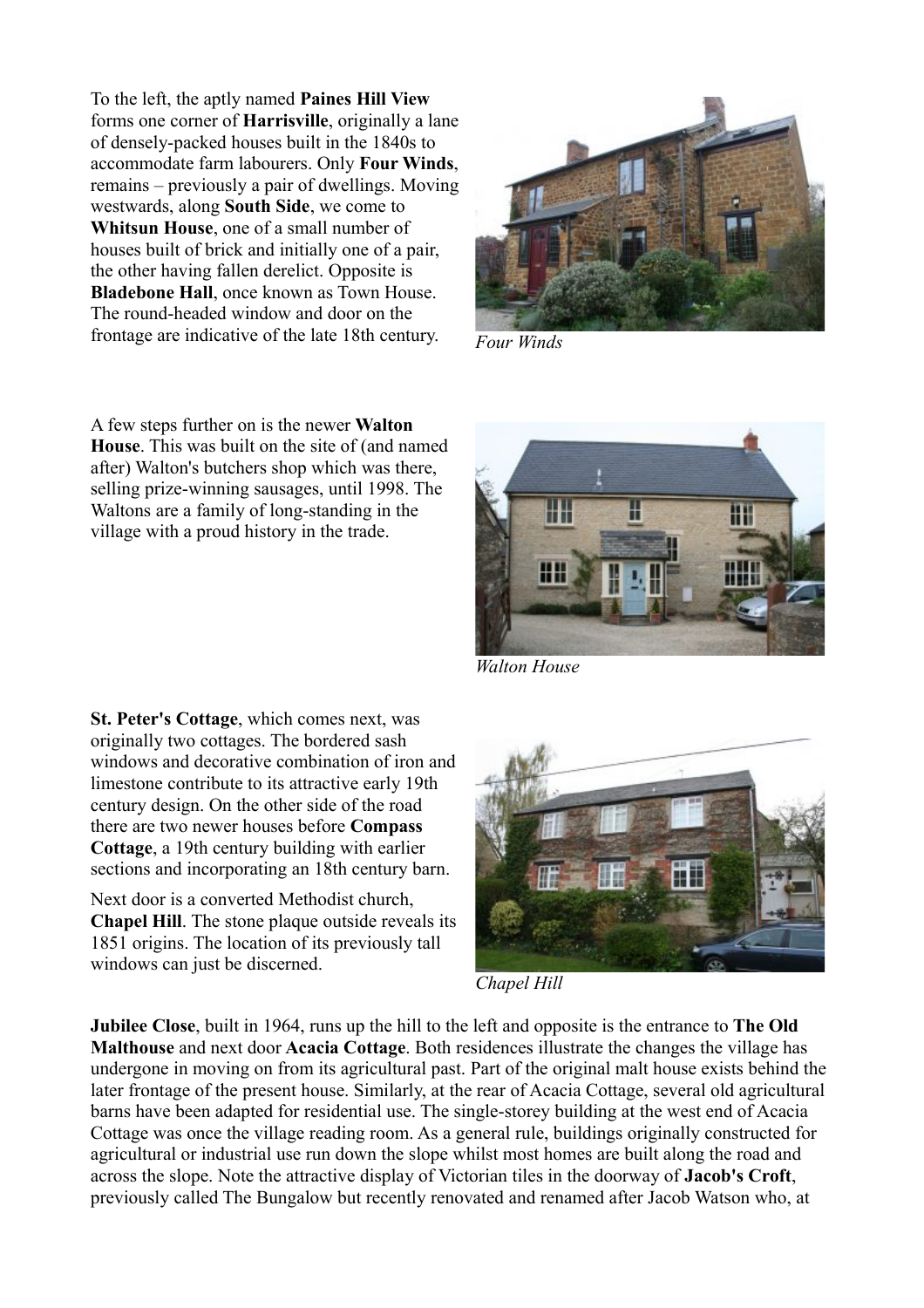the time of the Enclosure Act in 1767, was the owner of this strip of land leading from **South Side** down to the stream at the bottom of the slope.

**The Rise**, just after **Jubilee Close**, has a small early 20th century building on the roadside which has at various times been an antiques shop, a saddlery, a beauty shop and an office. 18th century **Orchard Lea** opposite was once the home of John Clary who was responsible for laying out the grounds of Rousham House according to William Kent's designs in about 1760.

On your left, **Brunstone**, built in the late 18th century, has a walled garden that runs along **South Side**. Note the ancient insurance plaque on the front of **Brunstone**, indicating, to any passing fire engine, its eligibility to be saved from oblivion. One of the pair of matching 1860 houses opposite is called **Whitestones** in contrast to Brunstone. The other is **Clare Cottage**. 1914 photographs of this pair of Georgian style houses show a set of iron railings supported by the surviving stone pillars at each end, still in place. The railings were probably a casualty of the war effort to provide raw materials for the cause. This was the fate of many sets of railings in the village at this time.



*Brunstone*

**Staithe Cottage** was once two cottages. The position of the chimney gives some indication of this and the Stonesfield tiled roof may have been thatched in earlier times. Note how the ground floor is well below street level, indicating changes in level over the centuries.

The same is true for Grange Cottage next door, another 17th century property, situated across the access lane from Staithe Cottage which leads to a row of barns again running down the slope. **Grange Cottage** is much altered. It was a thatched two-storey house with a pig farm and barns until the late 19th century when the property was gentrified by the Bowyer family, with the addition of an extra storey (note the inverted V of the original roof line on the gable end), rendering on the exterior walls, and landscaping and walling the yard to make an attractive country house. The Bowyer family had once owned the prestigious Grange on North Side and were keen to make known this connection and so named the improved house Grange Cottage. The first floor stone mullion windows date from the 17th century but those on the ground floor are 19th century copies.



*Grange Cottage*

Opposite is **Garden Cottage**, owned for a good part of the last century by the renowned Connie Franks, "village woman" and avid gardener whose efforts featured on television and in several coffee table gardening books.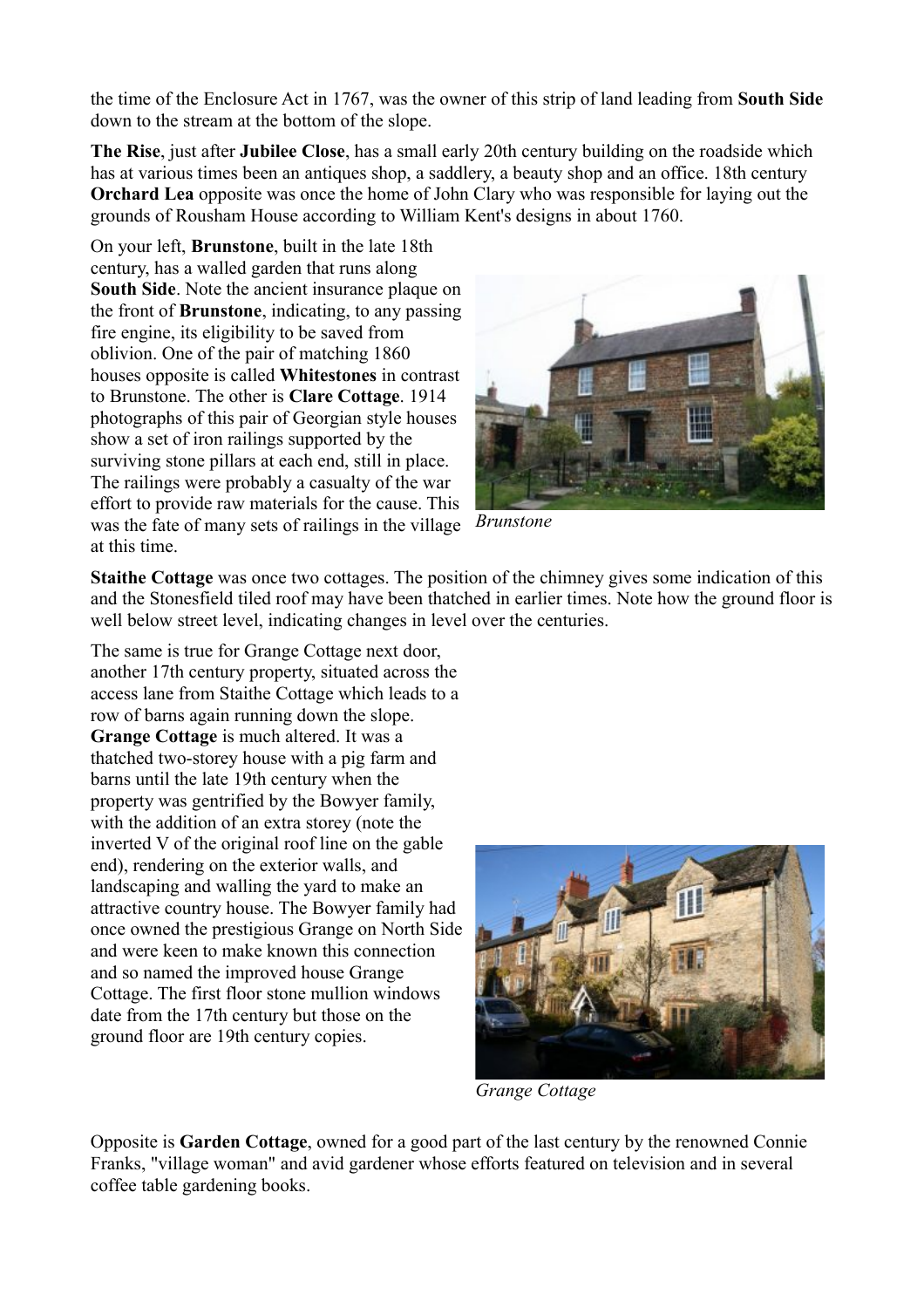For a diversion, you can take the track up to the left of Garden Cottage for a short way, past two newer houses to **Seven Springs**, a considerable early 20th century house. The return walk offers a pleasing elevated view over the village.



*Seven Springs*

We now come to the pair of cottages on the right, **Tamarisk Cottage** and **Palmer House** which are unequivocally dated 1865 but built in the symmetrical style of the 18th century. They stand on the site of an earlier building, the remains of which can be seen on the gable end. **Radley Cottage**, next, has signs on its gable wall of possibly having once been a single-storey thatched building. The ironstone quoins on only one side indicate that it may have been rebuilt and made two-storey in the 18th century, incorporating the classical style of the time on its frontage.

The eastern section of **Greenacres** was originally a symmetrical 18th century house which was extended in stages to the west. In front, next to the **Tchure** footpath are the remains of a pair of cottages demolished in the 1970s.

Next, on the right, the barn complex was developed in 2005, a mixture of newbuilds incorporating the latest Eco features in what was the farmyard of **Manor Farm**. Manor Farmhouse itself has an early 18th century facade, but the off-centre door and lack of symmetry, together with evidence in the roof structure, suggests earlier 16th or 17th century origins.



*Manor Farm Barn*

**Appleton House** which is built in ashlar stone with a string course, dates from the late 18th century. The window high in the gable wall is a feature common to many of the village houses from this period as the steep roof space was often used for living accommodation. In the early part of the century, the house served as the village post office. Major renovations took place in the 1980s and 2013.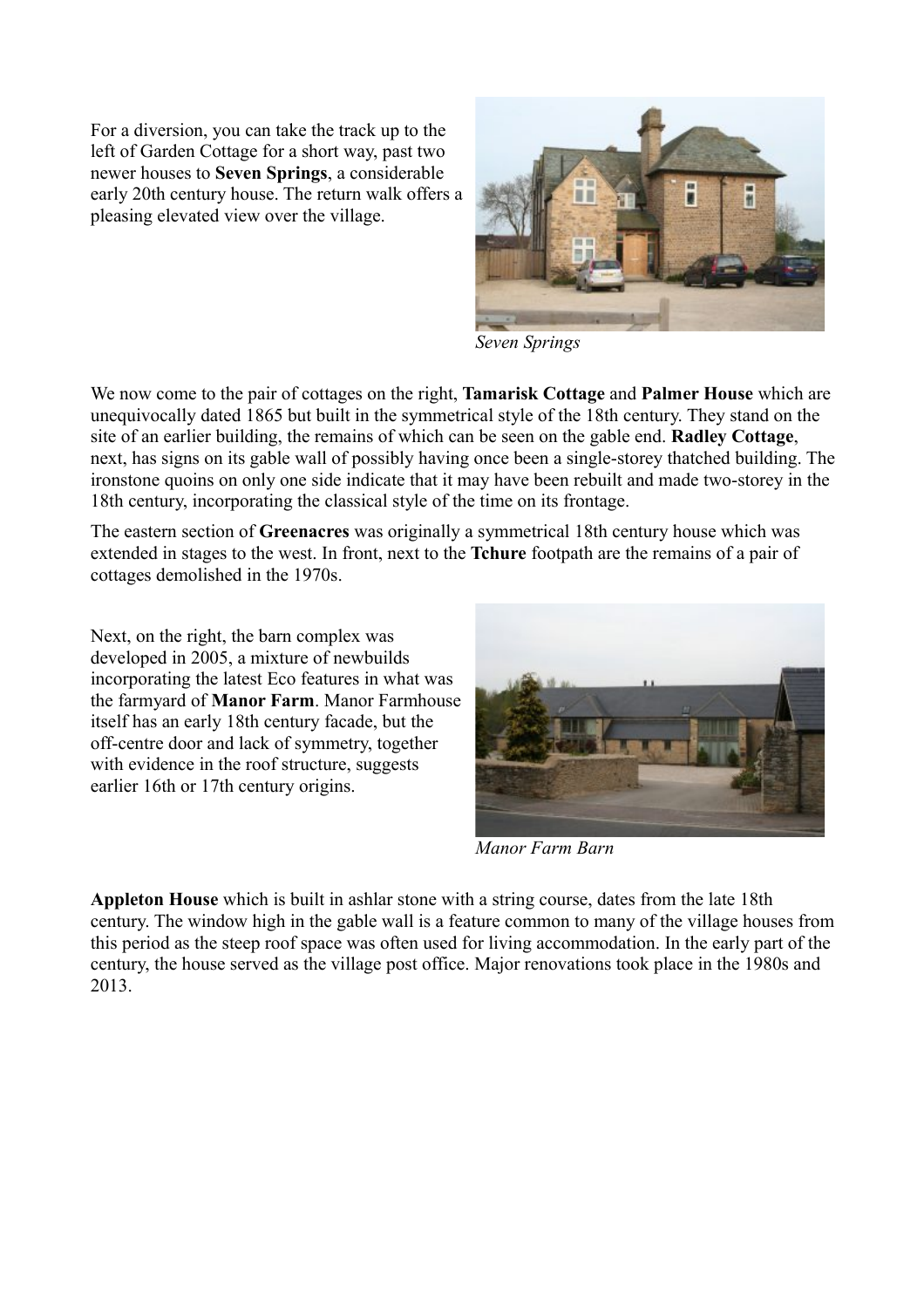The development at **Bradshaw Close** was completed in 1969 when all but one of the houses was first purchased by the U.S.A.F. at Upper Heyford to house their officers, just one instance amongst many of the influences of the base in the village before its closure in 1993. The village stocks are believed to have been on South Side in this area until about 1860.



*Bradshaw Close*

Across South Side is a cul-de-sac of individual houses built on a former orchard owned by Jack Wadham who lived at **Appleton House**. Ahead of you is **The Red Lion**, the village pub, slightly elevated for a view of the village. The small car park below the steps was once the site of a petrol pump and small garage. **Red Lion Corner** house alongside was at one time the police house. Late night drinkers were no doubt relieved when it closed.

Now you are at the south-west corner of the green rectangle that is the core of the village. Time for a pint at the Red Lion? No. Of course not! You haven't walked far enough to deserve it yet! Stick with the water for now and, as luck would have it. **Water Lane** is the next right turn ...

Before turning down **Water Lane**, take a detour by going beyond The Red Lion on **Sixty Foot** Road, so called because at the time of Enclosure in 1767, the commissioners laid down that this should be the width of the main East - West road through the village. Opposite Red Lion Corner is a public footpath signposted to the Hopcroft Holt, alongside which is **South Side Cottage**, possibly a squatter's cottage from the 19th century and originally thatched. **Kiftsgate House**, adjacent to it, was formerly **The Croft**, and originally two cottages and extended around 2004.

Crossing to the north side and walking west from the pub, **Hill House** dates from early 18th century, was altered and extended in the 19th century and later converted into flats when the estate was broken up and sold around 1960. Plots of land were sold and houses mostly facing on to **Water Lane** were built. **Hill House Lodge** was the 19th century gatehouse and the 18th century coach house has been converted into two properties, **Mulberry House** and **The Coach House**.



*Hill House*

Now turning left at Red Lion Corner you come to **Water Lane**. There has been a pub recorded in this position from around 1750, originally The Chequers. This continued with a succession of licensees until 1830 when it was sold and renamed The Red Lion. The houses on the left as you walk down Water Lane were built in the 1960s on land formerly in the grounds of Hill House as mentioned earlier. Designed in the modern architecture of its time, the stone used blends well with the village. As you continue up the hill, the woodland garden and pond you see on your left were created by the owners of Kralingen on Fenway in the 1970s and **Corner House** above stands in ground, which from early 1900s had been the rose garden belonging to The Grange. The group of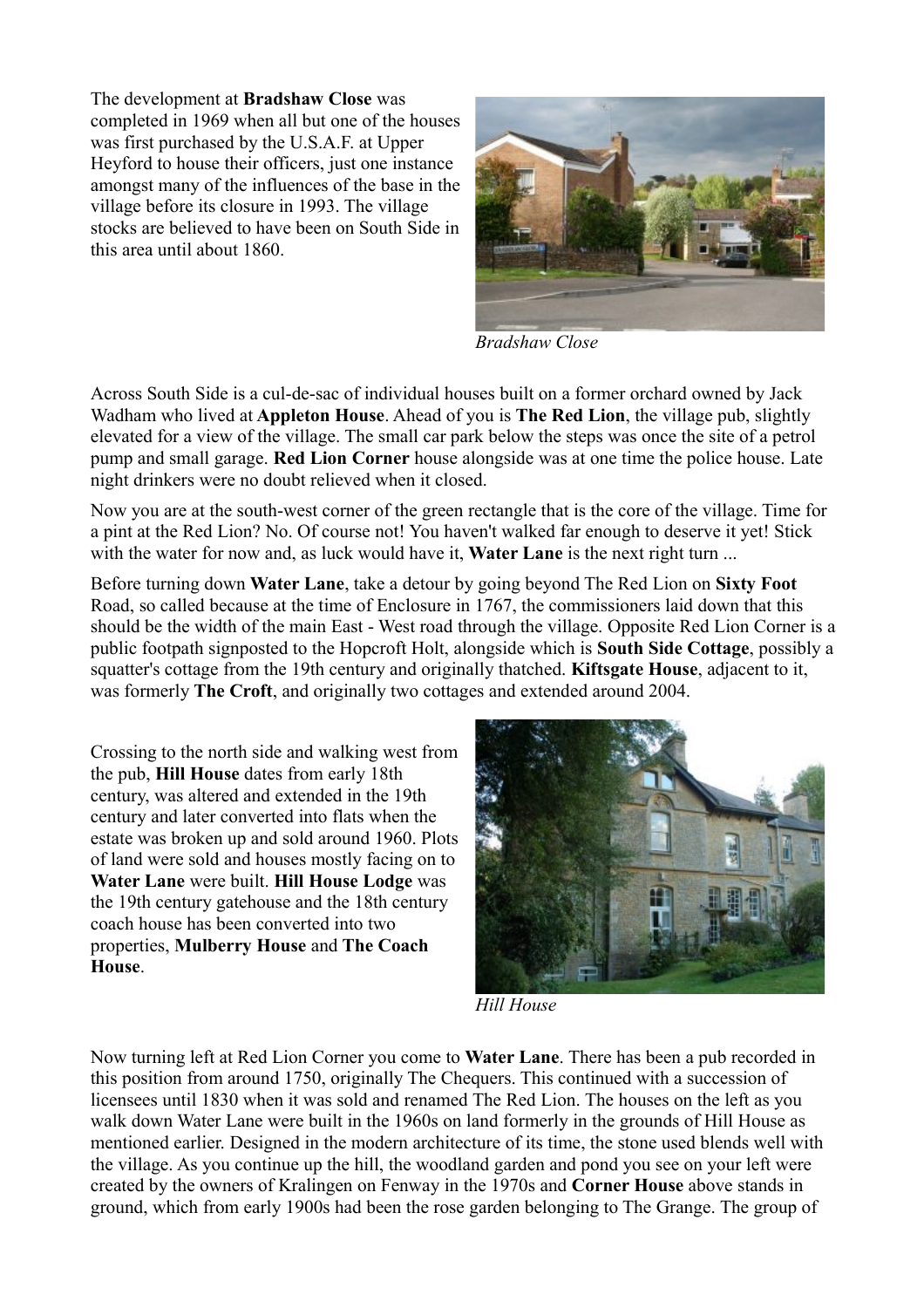buildings which form the corner with **North Side** appear on the Enclosure map of 1767. **Randolphs** may have been altered from an earlier farmhouse belonging to the Wing family; **Wing Cottage** and **Water Lane Cottage** were converted from attached barns in the 1950s.

Before continuing round the conservation area, turn left onto **Fenway** which, before Enclosure, was a narrow track leading west which villagers had to use to go the long way through fields to Middle Aston as the direct route had been closed off by gates at Middle Aston House. **Kralingen** was converted from two cottages built in 1916 for employees of The Grange. The next group of buildings, a mixture of conversions and new builds, are on the site of **Westfield Motel** which was redeveloped around 2008. The cottages along this stretch of road date from the 19th century, many with the name 'Westfield', common to several, as this area is where Westfield Farm was located. Westfield farmhouse (now just Westfield) was built in the 1880s so the Wings' farm could be separated from their house (Randolphs). Westfield farm was then sold to William Fenemore. Many will remember the days when the sound of horses was common in the village, when **Westfield Riding Stables** operated, now run as a livery yard.

Opposite is **Coneygar Fields**, a recent development of affordable homes built on land where once horses grazed.

Walking back towards the village, all the development on the north side has taken place in recent years. **Shepherds Hill** are more affordable homes opened in 2003; apart from the two ex-council houses built in the 1930's, the other individual properties all date from the 1960s.





The **Grange Park** estate of 34 houses was completed in 1972 on land formerly part of the Grange estate, evidence of which is found in the number of specimen trees which survive in the grounds and of the gateposts which have been incorporated into the stone wall on North Side. To get some impression of the size of the original estate, take a walk through Grange Park housing estate.

We now return to the conservation area, along **North Side**.

Looking up from **Water Lane** the imposing structure of **The Grange** dominates the skyline with **East Springs** and **West Springs**, originally staff housing, at street level. Beneath the high pavement which was probably raised with the construction of these dwellings, is the **Town Well** which is connected to a spring beneath The Grange. This served as a public well in the days before water was piped into homes and possibly before this may have been a stream which gave its name to Water Lane. All the land on this side of the road behind the tall stone wall stretching to the Almshouses once belonged to the Grange estate. The Grange itself, which would originally have been in a plain Georgian style, was transformed by the mid-1800s by its owner, Thomas Davis IV, into "an eccentric ornamental castle" (Pevsner). Grange Lea was converted from part of the stable block.

As you walk along **North Side** you can see opposite the development which has taken place over the centuries. At enclosure there was a series of buildings, possibly barns and workshops, alongside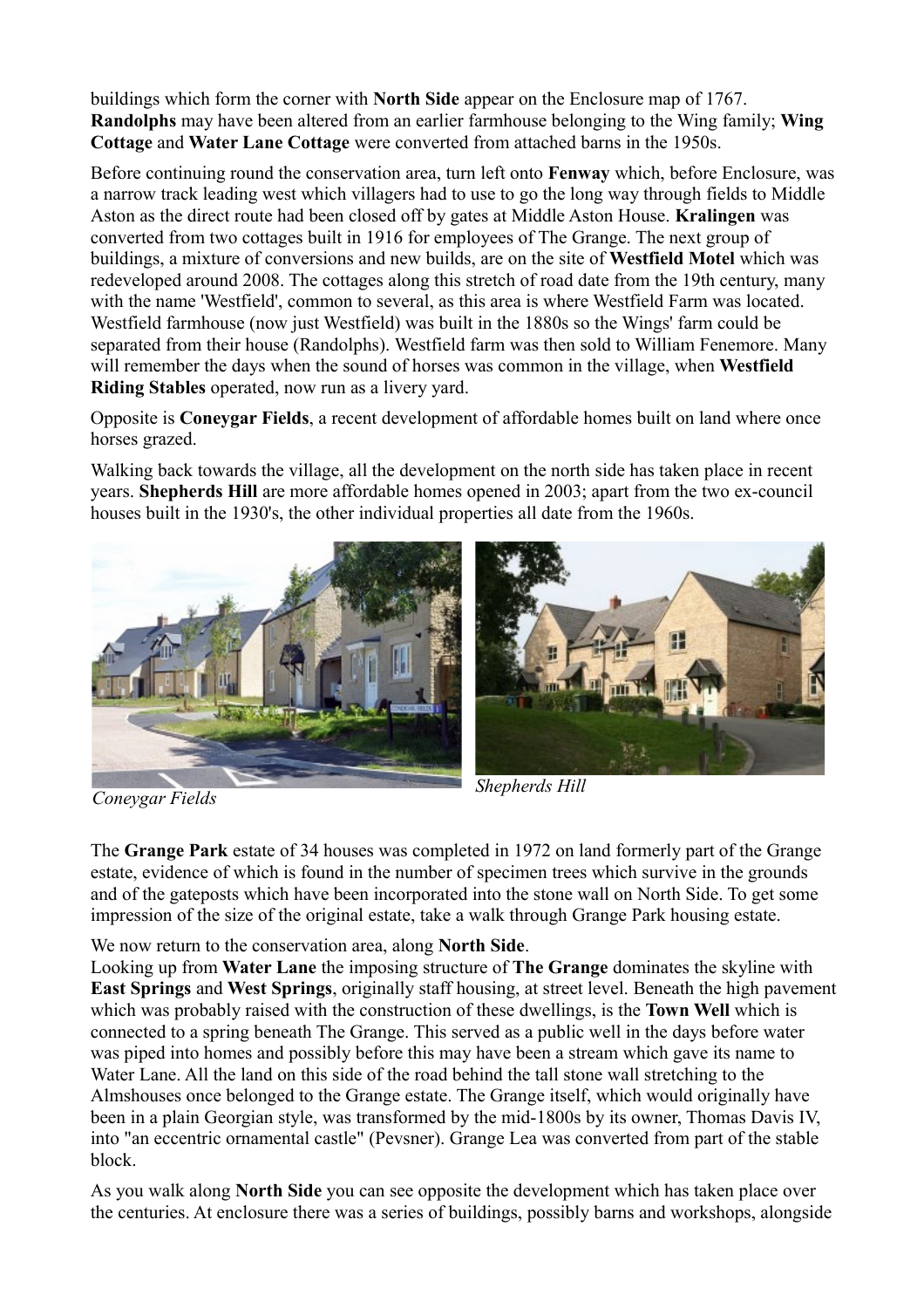the street which have since been replaced by the houses now standing.

Some of the oldest properties in the village are here with **Grooms Cottage**, **Tangley Cottage**, **Old Toms** and **Cedar Cottage** all having origins in the 17th century and the other cottages, **Holly Cottage**, **Sunnybank**, **Wadhams** and **Tchure Cottage** built in the gaps during the early 18th century.





*Old Toms*

*Cedar Cottage*

During the 19th century many cottages were built in this area, providing homes for rent; the area, now called **The Gap**, was then known as Burgin's Rents, named after the developer who also built the White Lion public house. In the 1860s there were 10 households living here but most of the overcrowded cottages have since been demolished leaving only **Eve Cottage** and **Gap End House** survivors from this time.

**Old Toms** and **Cedar Cottage** are two of the remaining three thatched cottages in the village, both extended in the 18th century. Old Toms came into the ownership of a member of the Davis family, owners of The Grange, as part of a marriage settlement in 1726 and remained in the family through generations until 1813 when it was sold and let to a succession of tenants. (An interesting article can be found on the SAVA website - Love and Bread Making at Old Tom's).

The **Tchure**, a local name for an alleyway between high walls, links North Side and South Side and probably started as a footpath. Continuing on this side, **Cedar Lodge** was for many years until the 1980s the home of the writer Iris Murdoch. The present house which dates from late 18th/early 19th century is on the site of a much earlier building, some parts of which may be incorporated. The view which can be seen from the road is in fact the back of the house as the southern elevation is more decorative and looks over the impressive gardens. The present owners have spent the years since moving in renovating the overgrown and neglected garden. Returning to the Tchure, up the track opposite was where the walled kitchen gardens and glasshouses to The Grange were situated and the 19th century **Primrose Cottage** was home to the head gardener, Dick Wadham. After the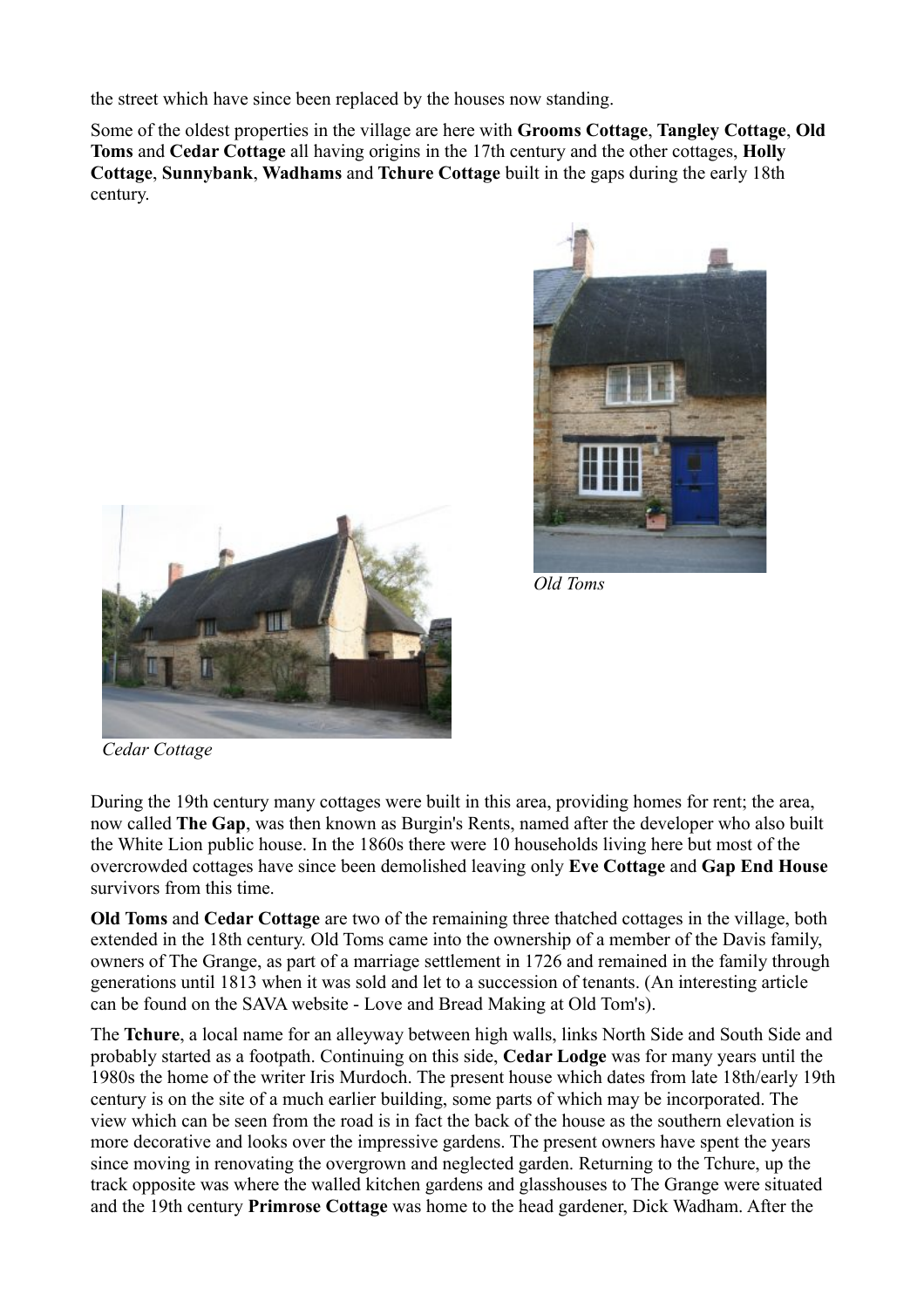estate was broken up in 1951 this area was run for many years as a market garden by members of the Preston family. To the right of the track you will see one of the village's red Victorian post boxes set into the wall. These boxes were first introduced in 1874.

Next you come to the pair of **Almshouses** which date from around 1660. Originally these were single-storey and were built using a legacy from the will of Dr. Samuel Radcliffe, the rector of the parish and principal of Brasenose College.



*Almshouse*

During his lifetime, Dr. Radcliffe was responsible for the foundation in 1640 of **The Old School** which began as a Grammar School for boys when it consisted of one large room with an attic, then extended in 1877 by adding a second classroom behind and a porch. The building continued in use as a school during many educational changes until it was sold in 1969 when Dr. Radcliffe's school was reorganised to become a voluntary-aided Church Primary School on its present site. The Old School was then converted into a private dwelling. **The School House** next door was probably built soon after the school but then extended in the 18th century. Until it was sold as a private dwelling in the 1980s, it was still owned by the Dr. Radcliffe's Trust and rented to teachers from Dr. Radcliffe's school.

The **Church** was established at the end of the 12th century when it is believed the nave was built, followed by the chancel and aisles in the 13th century, tower in the 14th century and chancel screen in the 15th century. The former **Rectory** dating from 1832 and the present 20th century **Rectory** can both be found up the driveway between Church and churchyard.

## On North Side opposite the church are **Rectory Farmhouse** and **Manor Court Cottage**,

probably on the site of the original Manor House. There is evidence in the smoke-blackened beams of an earlier medieval hall which would have had a central open fire where the central chimney can now be seen. A number of major changes between the 15th and 18th centuries included the addition of west and east wings which in 1980 were divided into separate dwellings; the west side is now part of Rectory Farmhouse, the east now part of Manor Court Cottage. The 18th century Cedars Barn was converted to a dwelling in the late 1980s.



*Rectory Farmhouse*

In the churchyard in **Fir Lane** can be seen the **Sycamore Stone**, commissioned to commemorate the longevity of the great sycamore which stood since the early 1800s but which, from 2001, disease and falling branches made it impossible to save. The tree was cut down leaving an impressive stump and a small oak tree was planted alongside. (SAVA holds two graveyard surveys, one of which is still work in progress).

Turning northwards, **Fir Lane** was formerly known as East Street. **Fir Lane Cottage** dates from the 18th century with **Fir Cottage** being attached later in early 19th century. **Chancel Cottage**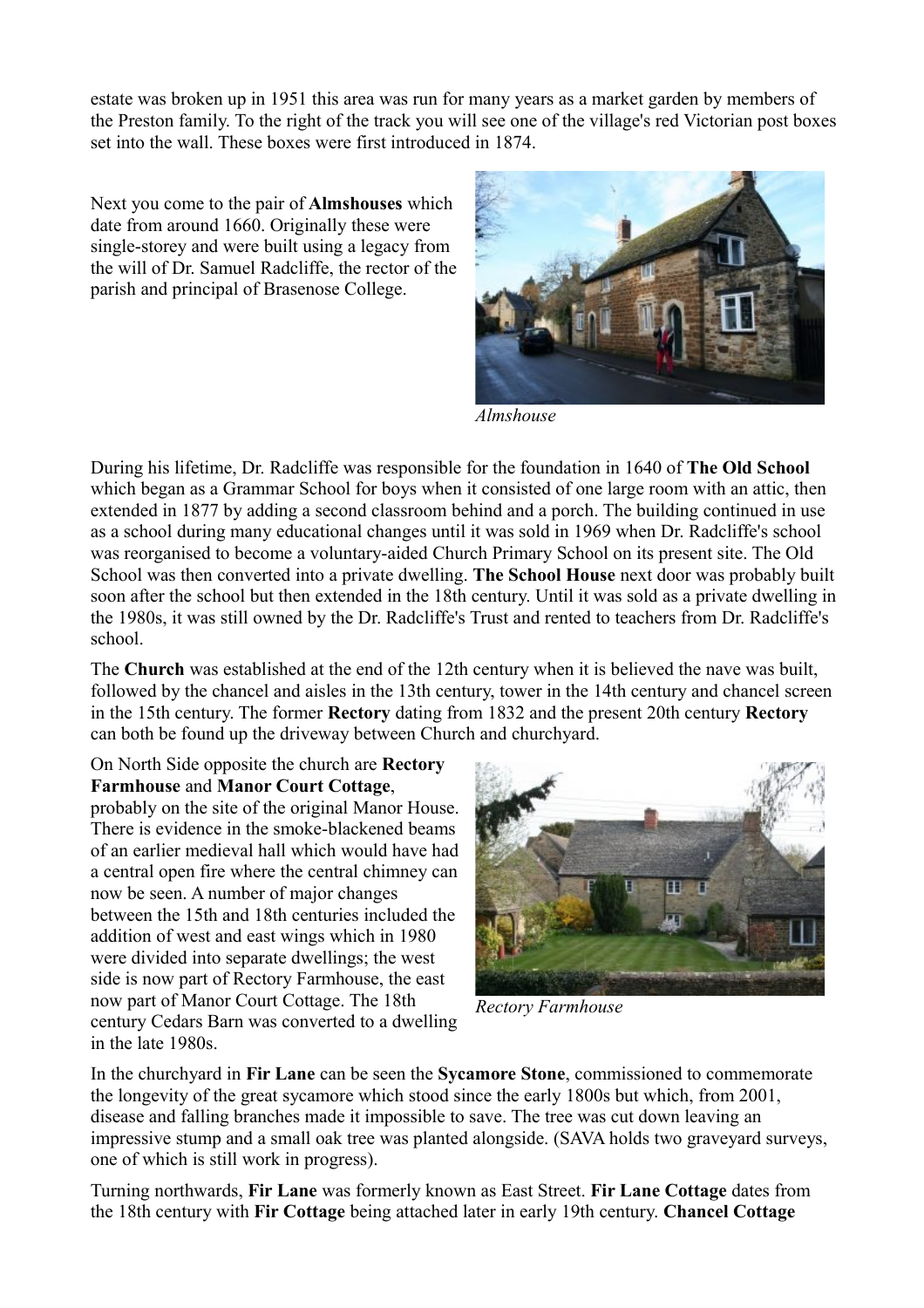dates from late 18th century.

If you turn down the track between these properties you will come to **Jasmine Cottage**, the third surviving thatched cottage in the village. There may have been more examples of this type of humble cottage in the village in the 17th century and some larger houses may have been built around them. The **allotments** are further down this track along with other houses built in the 20th century. **Windrush**, built in 1943, was the head teacher's house.



*Jasmine Cottage*

After compulsory education was introduced in 1870, further school buildings were required and the building now used as the **Pre-School** opened as the Infant School in 1872 designed by William Wing the younger. It was followed by that now used as the **Village Hall** which opened in 1894 as the Technical School. The buildings now used as the **Youth Centre** as well as others where the playground is now situated were classrooms for secondary age children from the 1920s until **Dr Radcliffe's School** was relocated to its present site in 1955.

The area around the **Church** is where the earliest surviving buildings in the village can be found. The row of cottages opposite the church on the eastern side of **Church Corner** were once thatched. This was a terrace of 3 or possibly 4 dwellings with origins shown on the 1767 Enclosure map, which were rented until condemned in the early 1970s. In a major rebuild, the roof line was altered, the roof tiled and the building converted into the two dwellings, **Merlins** and **Church Cottage**.

Beyond is **Cow Lane** leading to farmland and a footpath to Lower Heyford. Cottages were added to this older part of the village in the 19th century to fulfill the need for extra housing; in the 1861 census, it was known as Rogers Row after the blacksmith who had built cottages for rent. If you continue along Cow Lane, on the hillside you will see **The EyeCatcher**, built as a folly designed by William Kent in the mid-1700s to enhance the view from Rousham House.



*Cow Lane*

## **Paines Hill**

It was in the 18th century that the majority of the building took place on Paines Hill following the symmetrical style of the Georgian period. Houses with earlier origins often had their facades altered in line with fashion, with a central front door, upper windows arranged symmetrically with the ground floor and chimneys on both gable ends. Can you recognise these? Most of the dwellings were built in the local limestone and ironstone, but after bricks were produced locally at the brickyard at the bottom of Paines Hill from the 1860s, these were used to build, to decorate cottages and sometimes to 'modernise' by refacing stone cottages.

Starting opposite the church and walking downhill on the west side, the first property, the 19th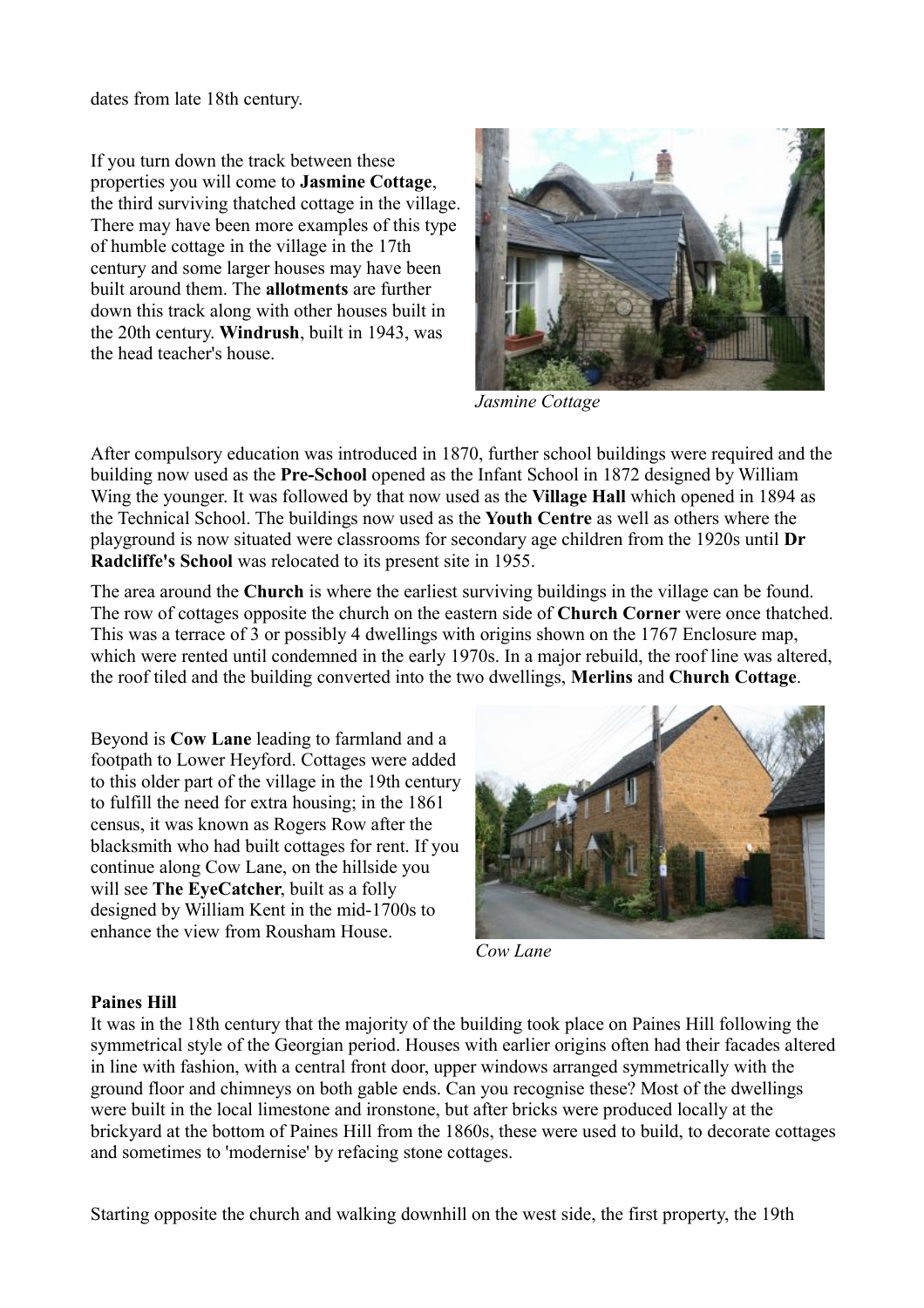century brick **Old Forge Studios** has had various uses from a Smithy, a Supermarket from 1961- 1984, then offices and, most recently, was converted into apartments in 2009.

A beer house had operated in the adjacent building, now **Chestnut House**, from 1852 and was known by the name The Dun Cow from 1877. The last landlord from 1924, Thomas Gascoigne, combined pub-keeping with shoeing horses at the adjoining building until around 1960 when the properties were divided and the original pub reverted to being a private dwelling. If you look at the sides and rear of these two buildings you can see that both are stone built so may have had their facades altered.

Further down, **Paynes Hill House** is believed to have been built in 1806 on the site of the 18th century Fleur de Lys Inn, with its facade constructed from stone and the windows recycled from the recently demolished Middle Aston House. It was sometimes referred to as the Doctor's house as, from 1902, it was occupied by a succession of doctors. The Georgian cottage on its north side was incorporated and the cottage on its South side is now **Hill House**. In the 19th century, a brick stable was built, as was **Hope Cottage** further down the hill. (Further information on SAVA website - articles, Fleur de Luce and the Doctor's House).

Across the driveway are **Barn Cottage** and **Paines Cottage**. Built in 1974, these were constructed from stone from an earlier barn on the site. The Wilkins painting of 1865 shows barns behind these cottages which are no longer in existence. **Wickhams** is another 18th century dwelling, named after two sisters, Hannah and Elizabeth, who lived there in the 1820/30s. Last on this side of the hill is **Silver Springs**, a 20th century bungalow built on the site of an orchard. Many of the trees are still producing huge crops of apples.



*Chestnut House*



*Paynes Hill House*



*Barn Cottage*

In 1985 an application was made for planning permission to build a housing estate on the field where we now see rare breed sheep and poultry. This was rejected and the field was bought by the owners of **Duckets** opposite, so protecting the character of the village.

Walking from the top of Paines Hill on the eastern side, much of the building was done in the 19th century. The cottage which faces down Paines Hill, **The Nest**, has been in the Stone family since 1933. The following year Mrs Elsie Stone opened a small general store selling groceries, sweets,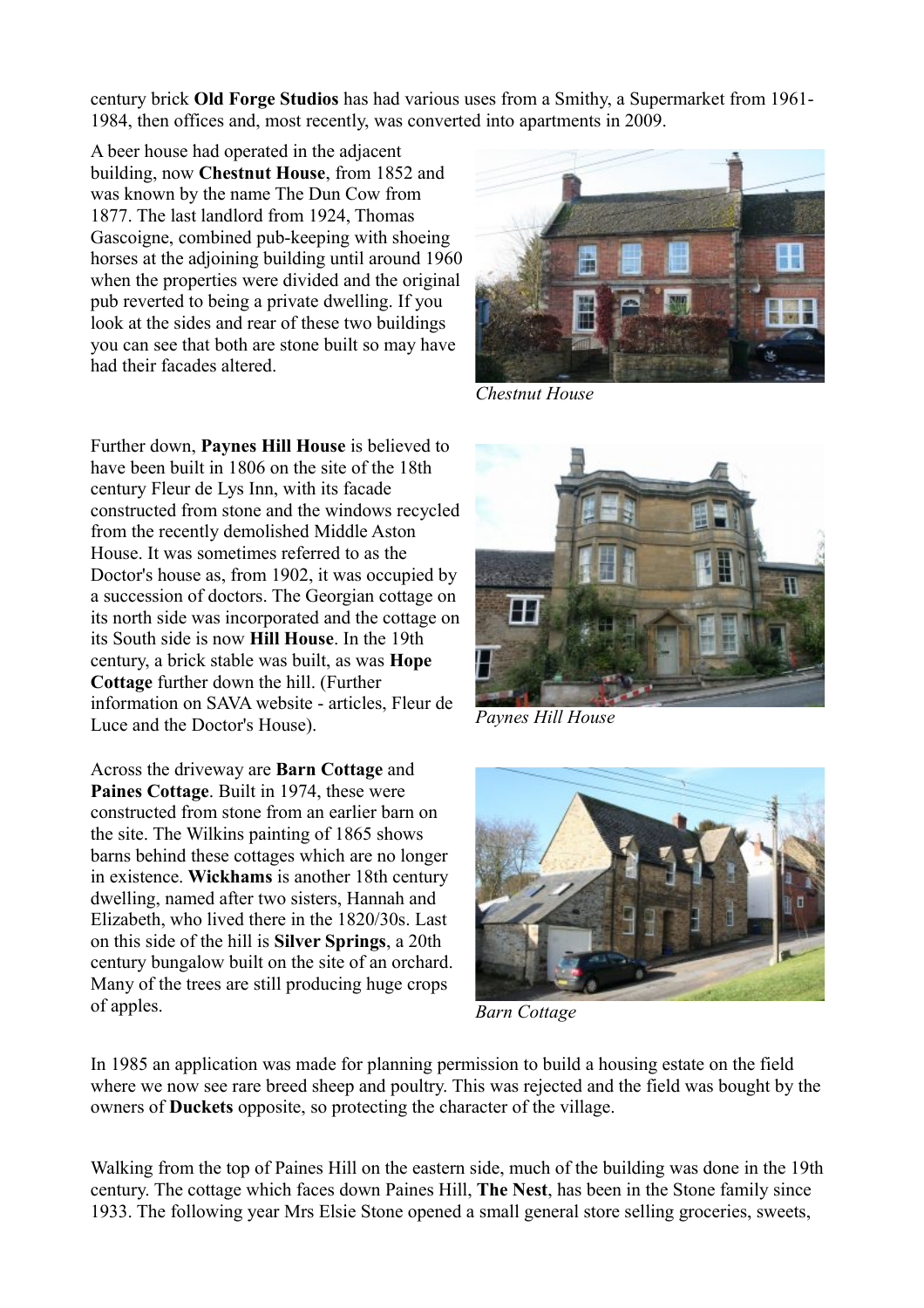cigarettes and small household necessities which she ran from a room in the cottage until her death. From 1964-1968 the premises became a baby and children's wear shop called 'Kinderland', which on closure again became part of the private house. At that time two cottages which were standing along Paines Hill were condemned and demolished and the land was bought by Frank Stone who had the front of the cottages rebuilt as a wall. Gwen and Pete Stone then spent years developing the garden. (Further information in SAVA publications - Business and Trade and The Gardens of Steeple Aston).

Next, **4 Paines Hill** has been lying abandoned and derelict for many years but the windows indicate renovations had taken place at some time during the 20th century. **Audley Cottage** possibly replaced two previous cottages shown on the 1881 OS map while **Windy Ridge** was the 18th century coach-house of the doctor's house opposite and possibly the Fleur de Lys Inn before it, and now extended. **North Ridge**, previously known as Minerva House then North Dickredge, is a 19th century former rectory, later extended.

In the 1970s and 1980s, land at the bottom of the hill was developed where the brickyard was once situated, and where **High Gable**, **Hunter's End** and **Willow Tree House** are now. The stone building on the grass verge is the **Coal Barn** which dates from 1838 and was used to store coal for distribution to poorer villagers from the Coal Club. This allowed them to pay weekly throughout the year and buy good coal at summer prices.

Around 1860 when the brickworks were still in operation at the bottom of Paines Hill, a pair of semi-detached cottages, **Poacher's Cottage** and **Brookside**, were built to house workers. The unusual style of this Victorian architecture is distinctive in the village.

**The Pound House** was built in 1976 after proposals by a local builder to develop housing on the Co-op's orchard with access through common land at the Pound, were dropped after a disputed court case with the Parish Council. The original proposal was abandoned.

As you walk up the hill, the next two pairs of semi-detached cottages date from the 19th century, one in stone, the other in local brick. **The Cottage** has recently had a two-storey extension added which incorporates part of existing outbuildings. **Lidice** and **Citrus Cottage** were built from local brick using different bonds and decorative elements, possibly used to demonstrate the bricklayer's skill. Next is the 19th century **coach-house attached to Duckets** with its glass lantern light.



*Brookside and Poachers Cottage*



*Duckets*

Notice that **Duckets** has a less steeply pitched roof than some earlier 18th-century properties. The building of the canal and railway in the late 18th-century allowed Welsh slate roof tiles to be transported; because these were lighter in weight, this meant that roofs could be constructed using a lower pitch as it was easier to make them watertight.

The last property before reaching the shop is **Fenemores**, the lower half of which dates from the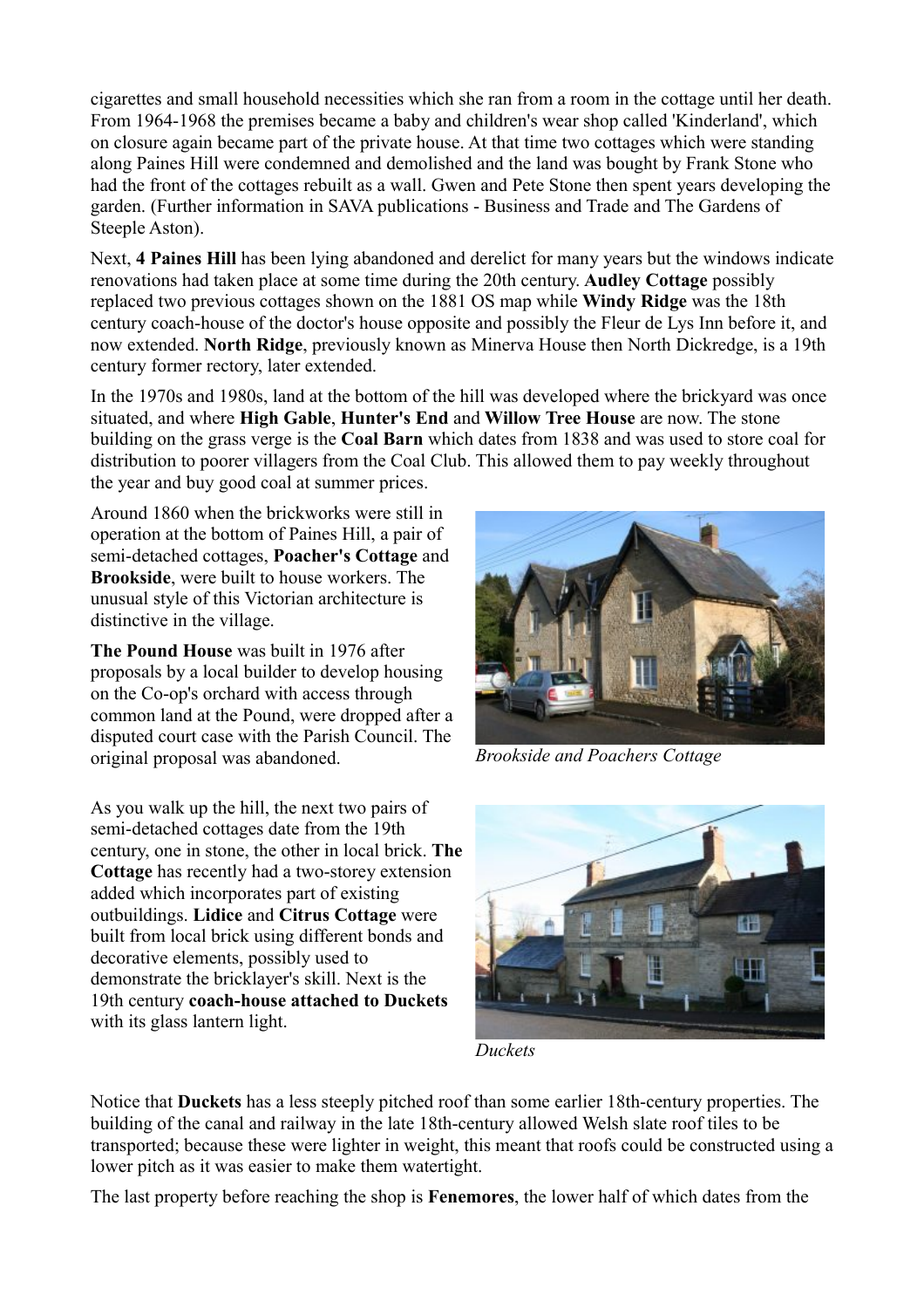early 18th century with the section closer to the shop an extension built in the 1980s. An early photograph shows the lower section with a thatched roof and central chimney indicating a pre-Georgian period building. The Fenemore family were pig dealers and occupied many properties in Steeple Aston from 1793 until the end of the 19th century, but there is no evidence that they occupied this particular cottage.

Turning eastwards at the shop into **Heyford Road**, this part of the village was developed in the 19th century to help cope with the increased population which had doubled between 1800 and 1870.

Beyond **The Old Manor House** on the corner you come to the building which when built by Charles Harris as his home in 1836 was named The New Manor House. This later became the Cooperative stores in 1872 before reverting to housing after it closed in 1969. Behind is **The Old Coach House** which was converted to a single dwelling in the 1970s.

Charles Harris was declared bankrupt and his land on either side of Heyford Road, to **Lansdowne House** and **The Old Forge**, was sold as building plots in 1843, so dating many of the cottages in this area as well as those down **The Dickerage**. They are mainly in the earlier Georgian style with windows arranged symmetrically either side of the front door with their lower pitched roofs covered in Welsh slate.

 Opposite, The White Lion was built in the early 1850s by William Burgin who also built houses speculatively for rent elsewhere in the village. The pub closed in 2012 when it was converted to a private dwelling and renamed **White Lion House**.

Continuing eastwards, **The Old Post Office** was in operation in the 1950s. Next to the front door you can see a hatch which was used to deposit parcels outside opening hours. In the mid-1800s, four cottages were erected at the back and rented to families, but they were cramped and overcrowded and demolished in the 1880s.

Next you come to **The Old Forge** where, from 1840, the occupants were wheelwrights and carpenters but they also employed a blacksmith for the metal parts they used. The housing estate **Lawrence Fields**, built on land which had belonged to The Old Forge, is named after one of the wheelwrights, Lawrence Field.



*Lansdowne*



*The Old Post Office*

The hedge forming the boundary with Heyford Road was saved after opposition by villagers. When the site was being excavated for the estate, archaeologists found remains of Iron Age settlement and burial pits as well as Roman burials.

Beyond, the **War Memorial** commemorates the village dead from the first and second World Wars and to where on Armistice Day each year, a procession from the church is held. The remaining development on Heyford Road happened in the 20th century. The privately-owned brick houses, **numbers 1-8**, were built by a Kidlington firm and have wonderful views across the valley. Much of the building in this area was done by the Council to provide the housing needed after the wars.